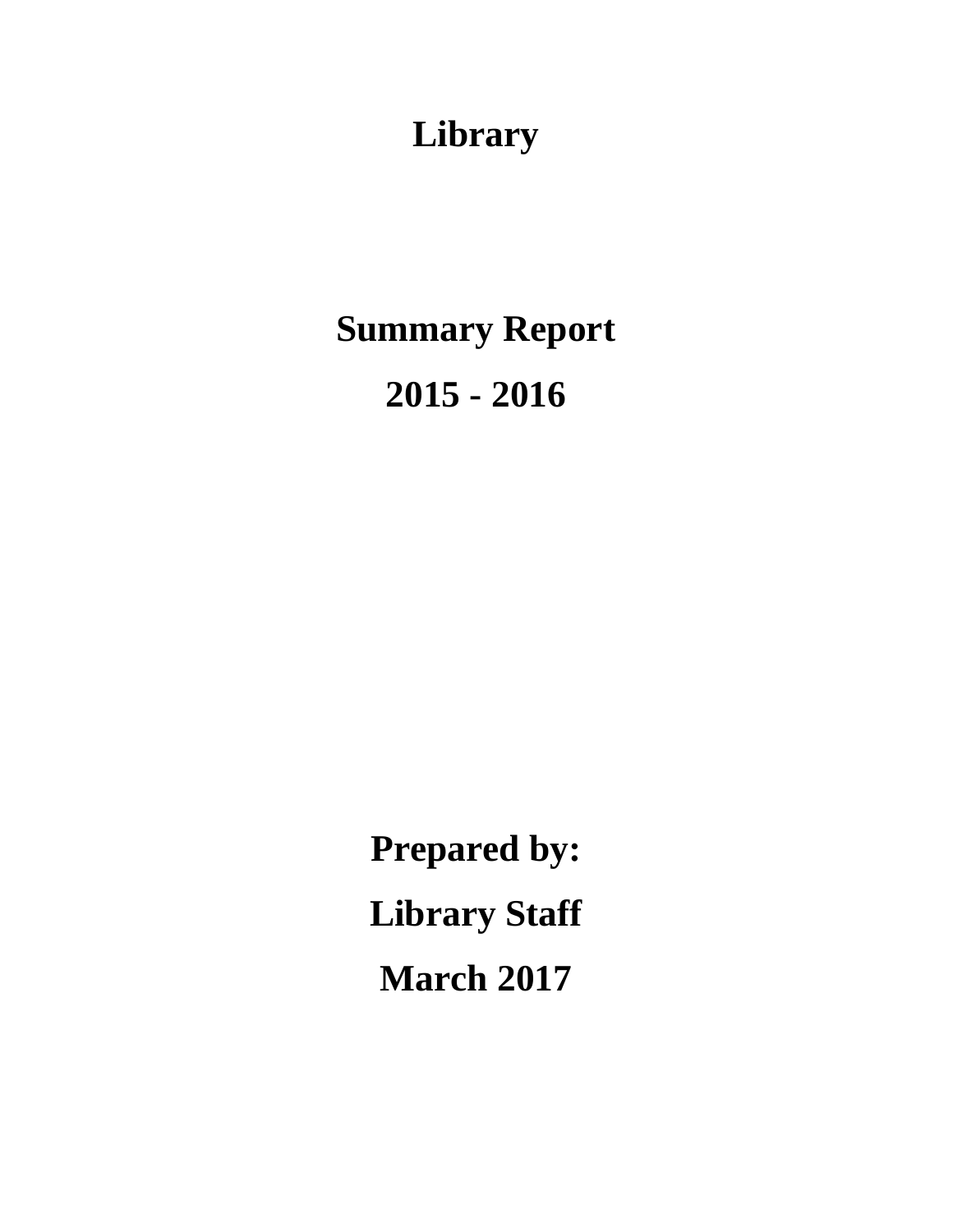### **Table of Contents**

| <b>Databases (Selected)</b> |
|-----------------------------|
|                             |
|                             |
|                             |
|                             |
|                             |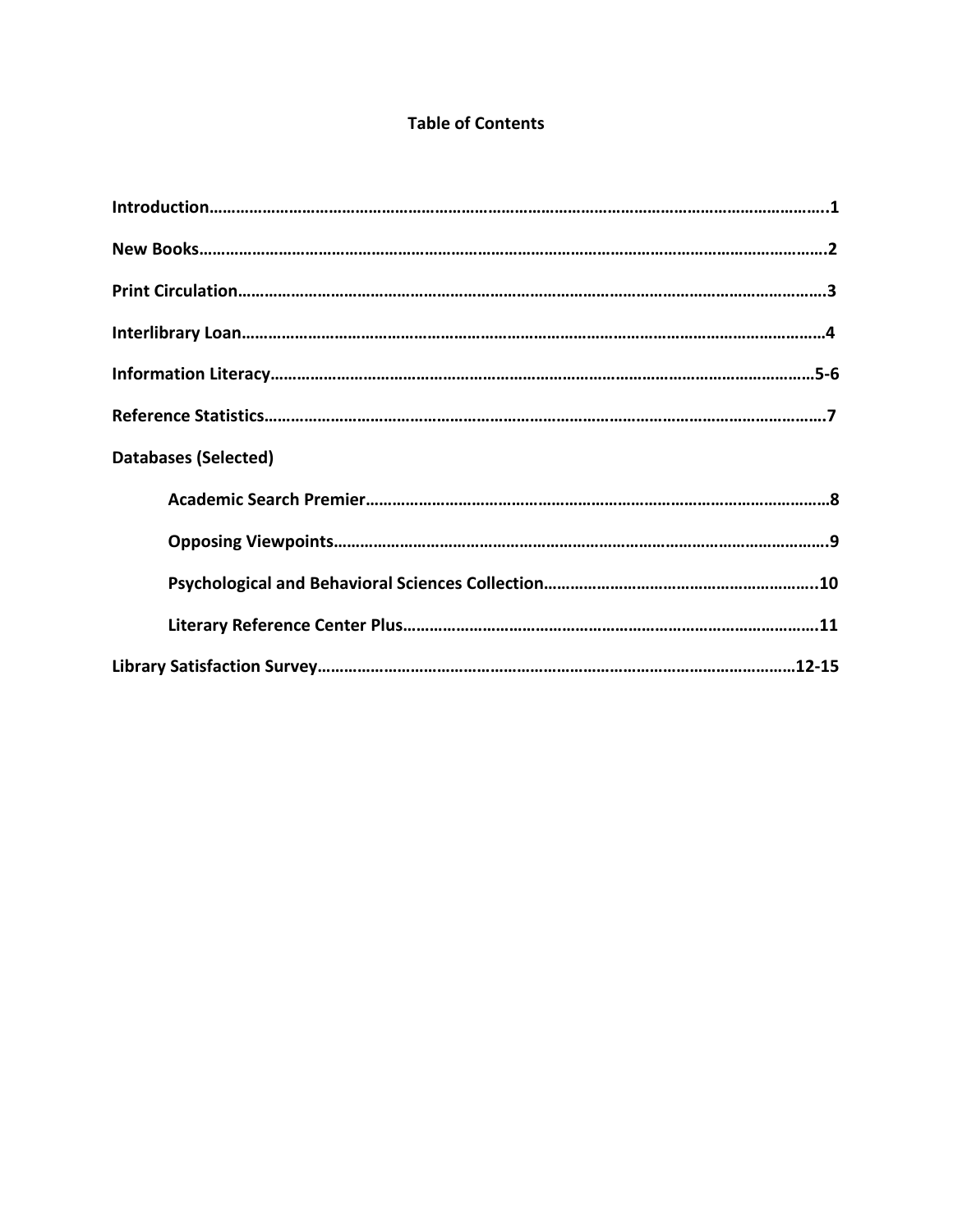### **2015 – 2016 Overview**

The 2015 – 2016 academic year was filled with many challenges and opportunities in all aspects of Library service.

Staffing continued to be a challenge in 2015-2016. Although the ACC Library has one of the smallest staffs throughout the twelve Connecticut community colleges, it is open more hours than all but one. The Evening Services Librarian will often work a Saturday shift, which alleviates the pressure on Mondays when a full time librarian is off due to covering a Saturday. Student worker hours, which have been cut in recent years, have started to level off and increase somewhat. The combination of flexible staff hours and student workers enable the Library to offer adequate coverage on limited resources.

Another staffing challenge was added in January 2016 with the retirement of Catherine Juozokas, Director of the Academic Skills Center. To help fill this vacancy, Angelina Hinojosa, the full-time Information Literacy Librarian, was named the Interim Director of the Academic Skills Center. This change required her to divide her schedule between the two departments. Although the transition was difficult from a coverage perspective, library staff have been able to compensate for the lost staff time by delaying the completion of some backroom duties with little impact on reference service.

The collection underwent a moderate change during the academic year. After viewing usage statistics, the staff decided to eliminate the databases Associates Programs Source and Films on Demand. Those databases were replaced with SocINDEX with Full Text, Gale Business Insights: Essentials, and Academic Onefile. Standalone databases were also added. The print subscription to the New York Times was cancelled and replaced with the very popular New York Times Online. In addition, the print copy of the Chronicle of Higher Education was replaced with the online version.

Since the shelving units were getting full in certain areas, staff embarked upon an aggressive weeding project. The focus was mainly on the "D" Library of Congress classification, as many books about the history of individual countries were out-of-date. The VHS collection continued to be weeded. An email went out to all college employees and adjuncts that asked them to come into the Library and select which tapes they wanted to retain. About two dozen were pulled for retention, and the collection will be weeded more in the future.

While compiling reference statistics at the Information Desk has always been standard practice, staff decided to test keeping a separate set of statistics at the Circulation Desk. Student workers frequently assist patrons with "ready reference" type questions, as well as troubleshoot basic computer issues. This will be evaluated to see if it is a worthwhile endeavor.

Due to a retirement in a different ACC department, Saturday exam proctoring was moved to the Library. During the 2015 – 2016 academic year, 107 exams were given to Library staff, and a total of 63 exams were proctored.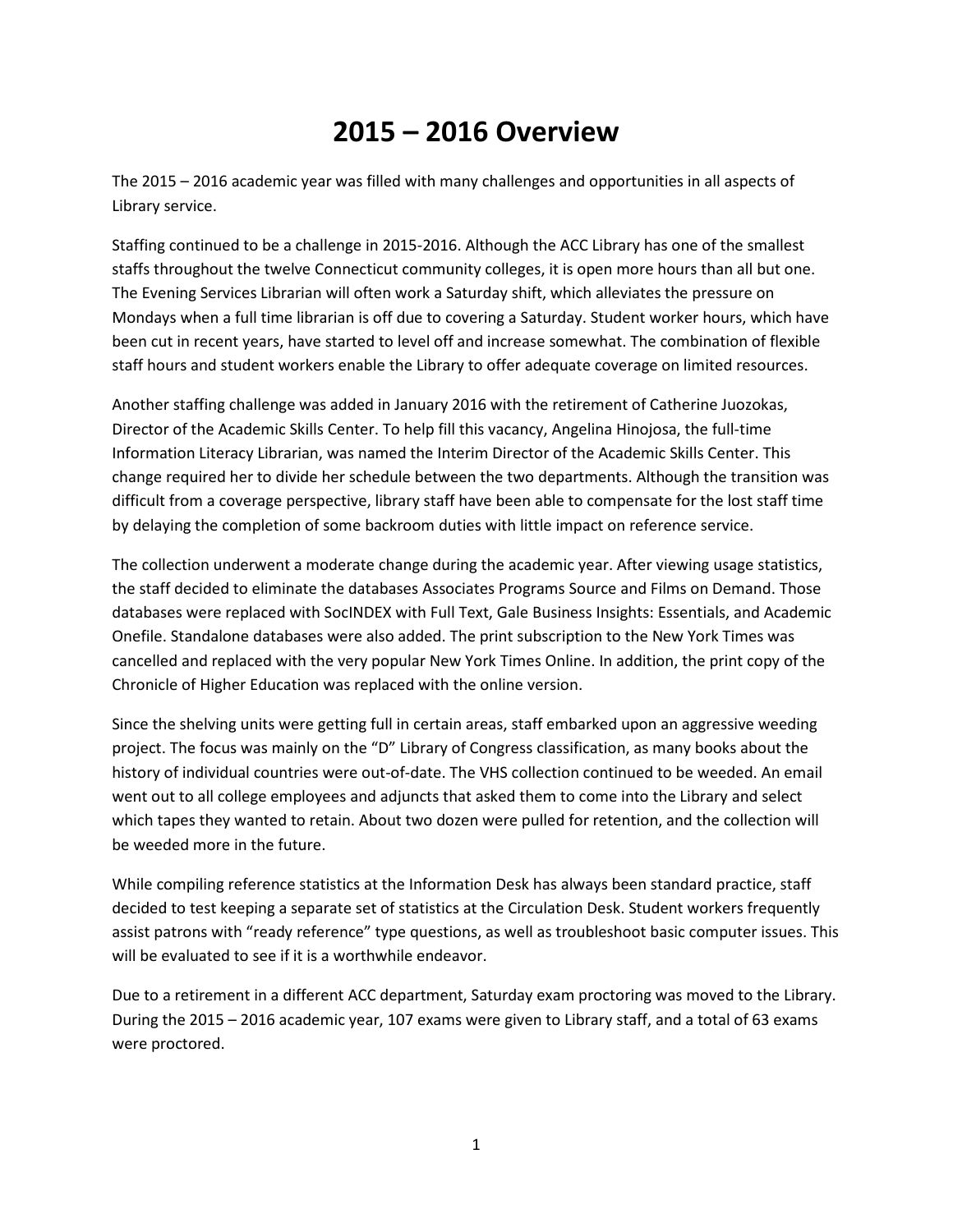

Library staff reviews professional literature, responds to faculty, staff, and student

recommendations, and relies on professional knowledge to build a well-rounded collection to

suit the needs of Asnuntuck Community College.

In the 2015 – 2016 academic year, there were 437 new books added to the collection.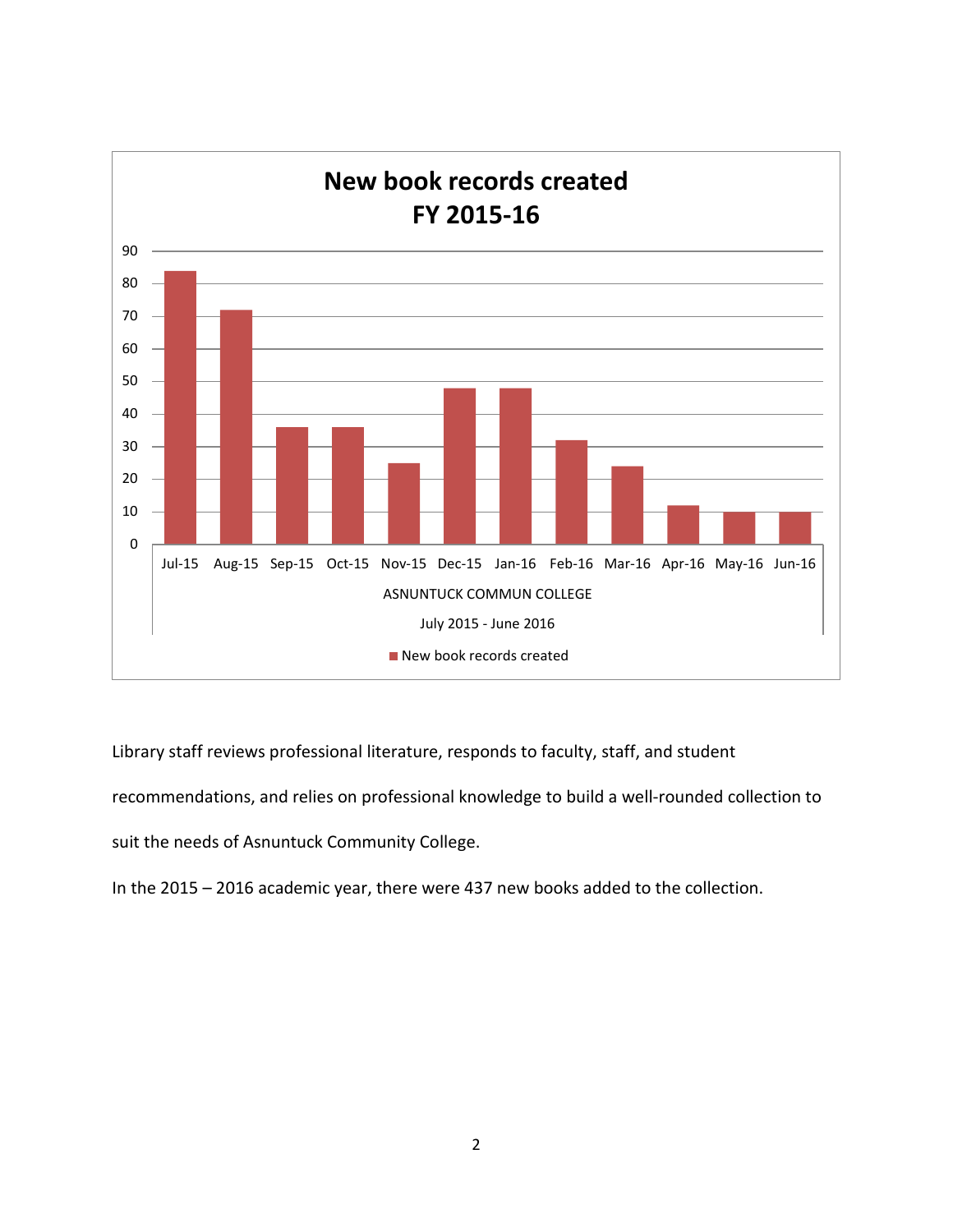

As expected, circulation is highest mid-semester during the spring and the fall.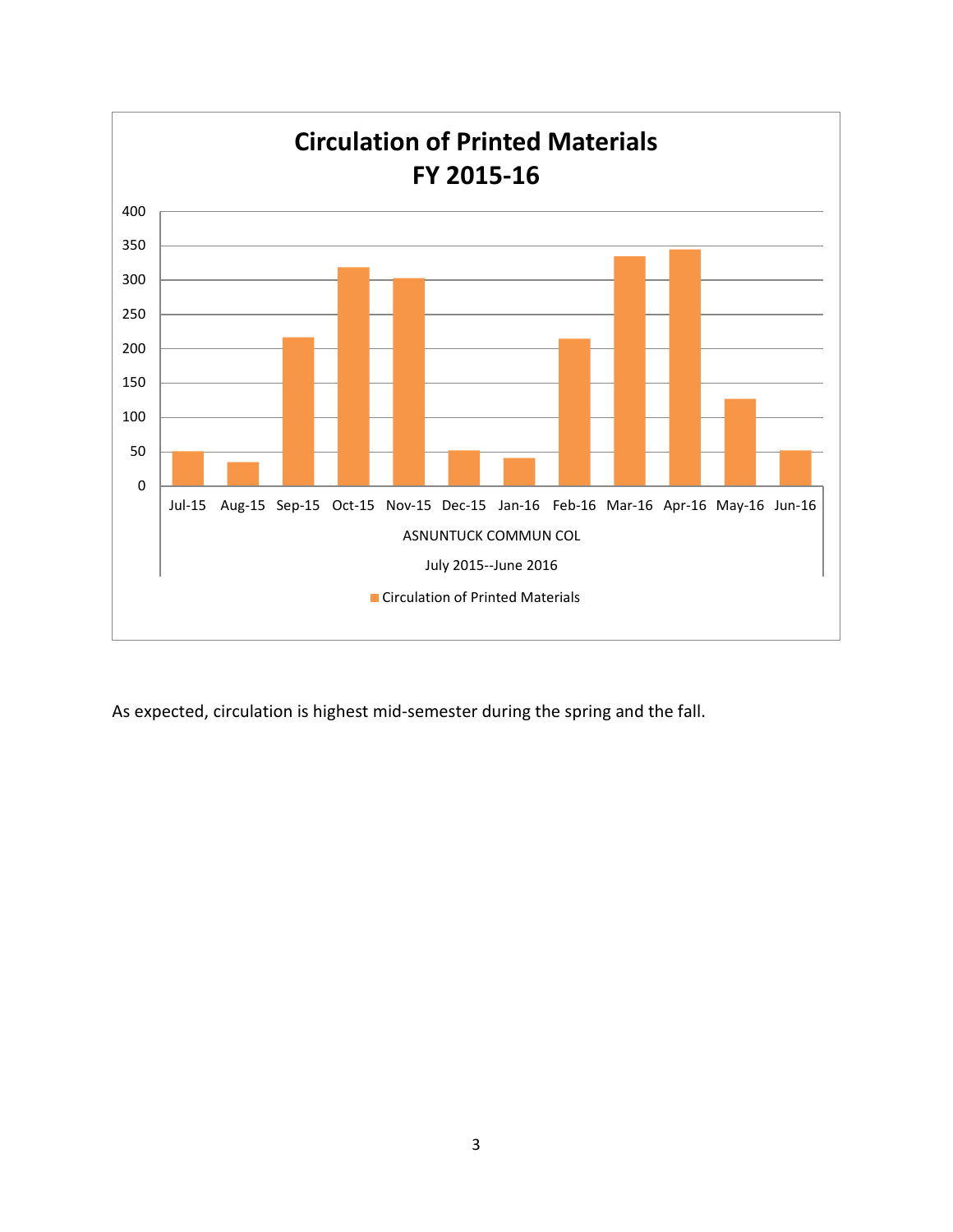

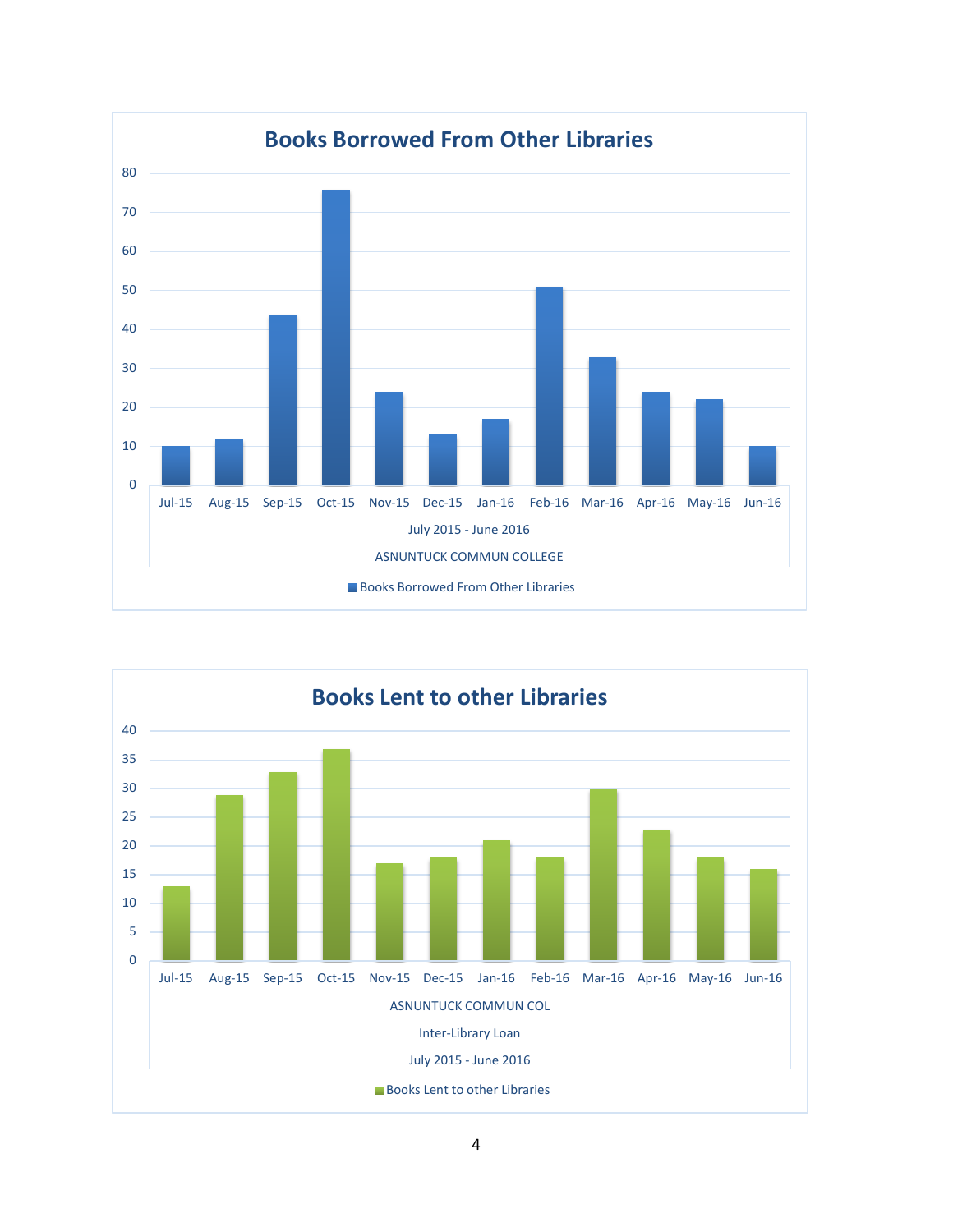### **Information Literacy Trends**



| <b>Information Literacy</b> | 2014-2015 | 2015-2016 |
|-----------------------------|-----------|-----------|
| Number of Classes           |           |           |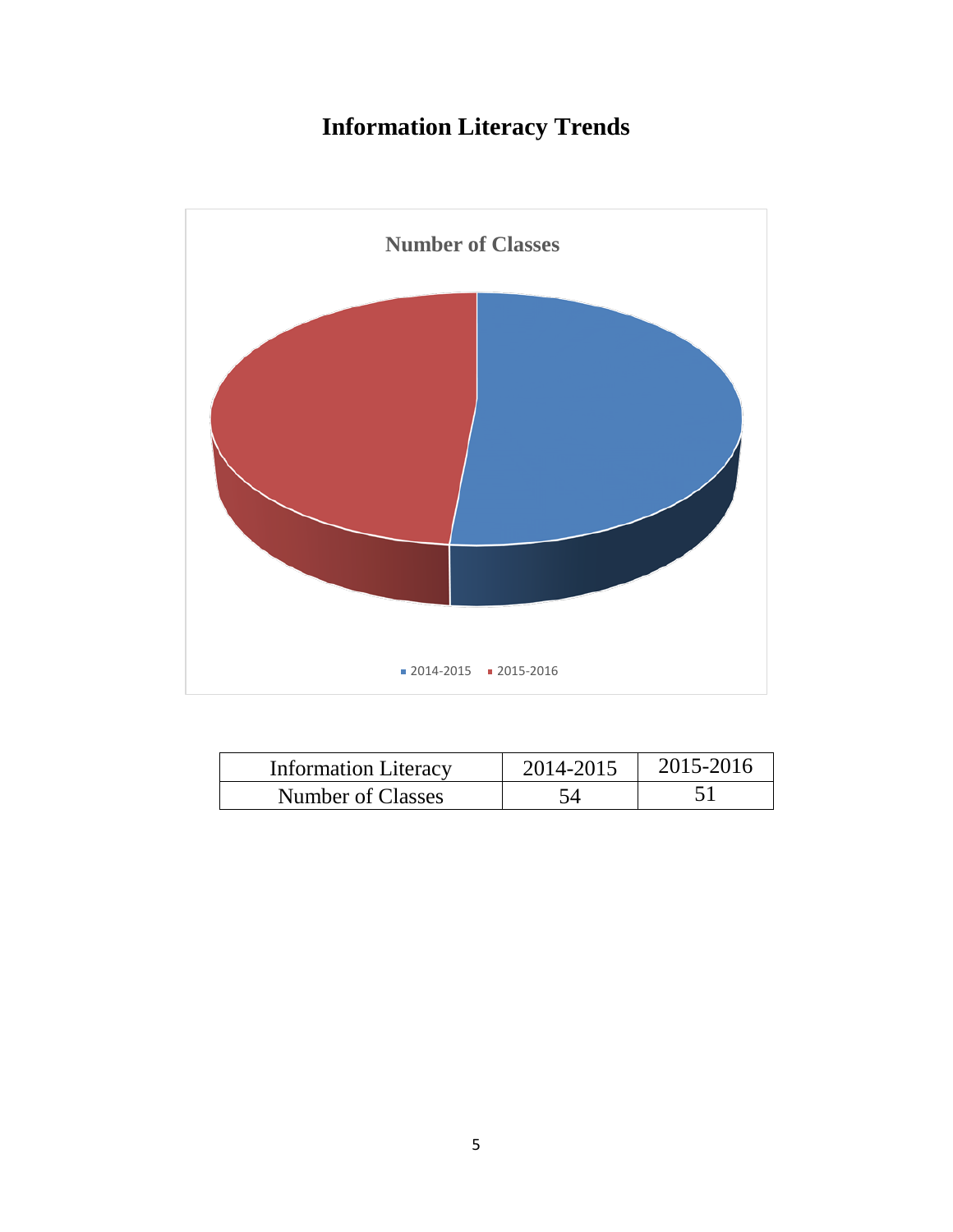## **Information Literacy Trends**



| Information Literacy $\vert$ 2014-2015 $\vert$ 2015-2016 |       |      |
|----------------------------------------------------------|-------|------|
| Number of Students                                       | -1.92 | 1060 |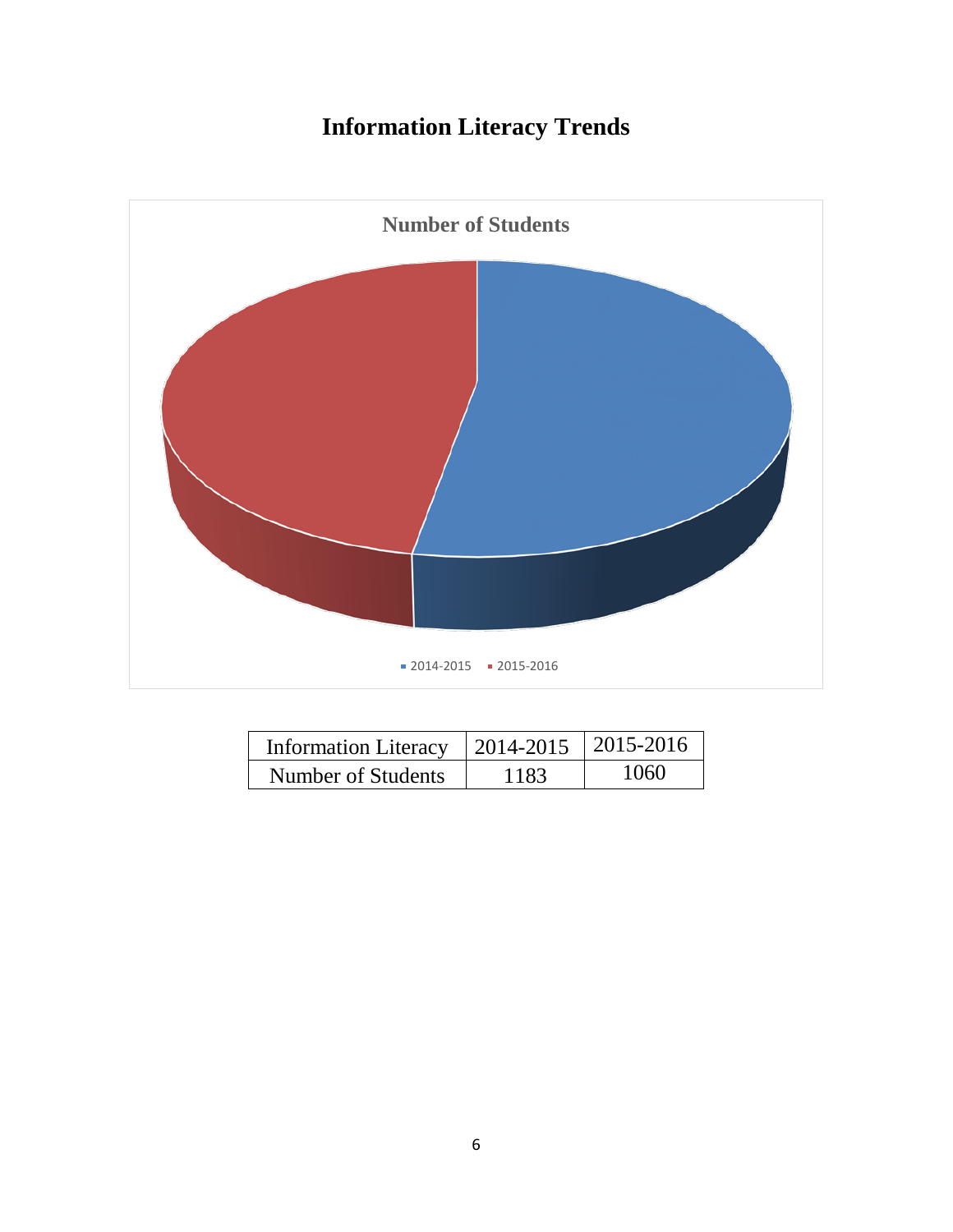#### **Reference Statistics**





|                    | July | August | September | <b>October</b> | <b>November</b> | <b>December</b> |
|--------------------|------|--------|-----------|----------------|-----------------|-----------------|
| <b>Reference</b>   | 18   | 35     | 224       | 233            | 190             | 167             |
|                    | 46   |        | 392       | 181            | 191             | 137             |
| <b>Directional</b> |      |        | 98        | 85             | 44              | 16              |

|                          | January | February | <b>March</b> | April | May | June | <b>TOTALS</b> |
|--------------------------|---------|----------|--------------|-------|-----|------|---------------|
| Reference                | 90      | 166      | 103          | 134   | 47  | 49   | 1456          |
| $\overline{\phantom{a}}$ | 121     | 176      | 137          | 152   | 91  | 63   | 1760          |
| <b>Directional</b>       | 17      | 33       | 18           | 20    | 10  |      | 350           |

Definitions:

Reference: Questions involving professional knowledge of a resource, such as the catalog, database or Internet. Research assistance, evaluation of sources, resource retrieval, etc, are also included.

IT: Assistance with technology, such as printers, log-ins, password resets, etc.

Directional: Location questions.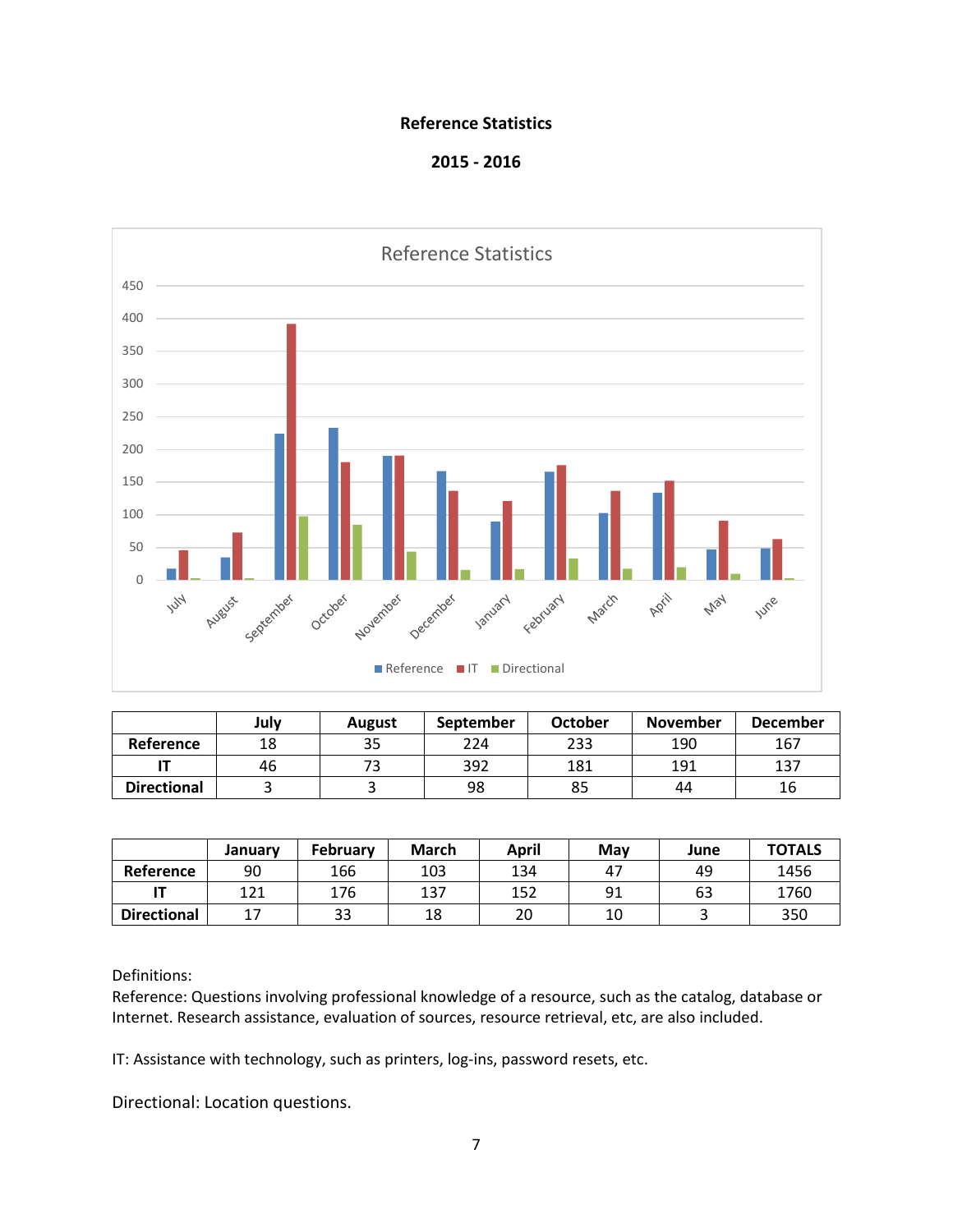

Session: The number of times a person accessed Academic Search Premier.

Search: The number of times a person entered terminology in the search box and executed the search.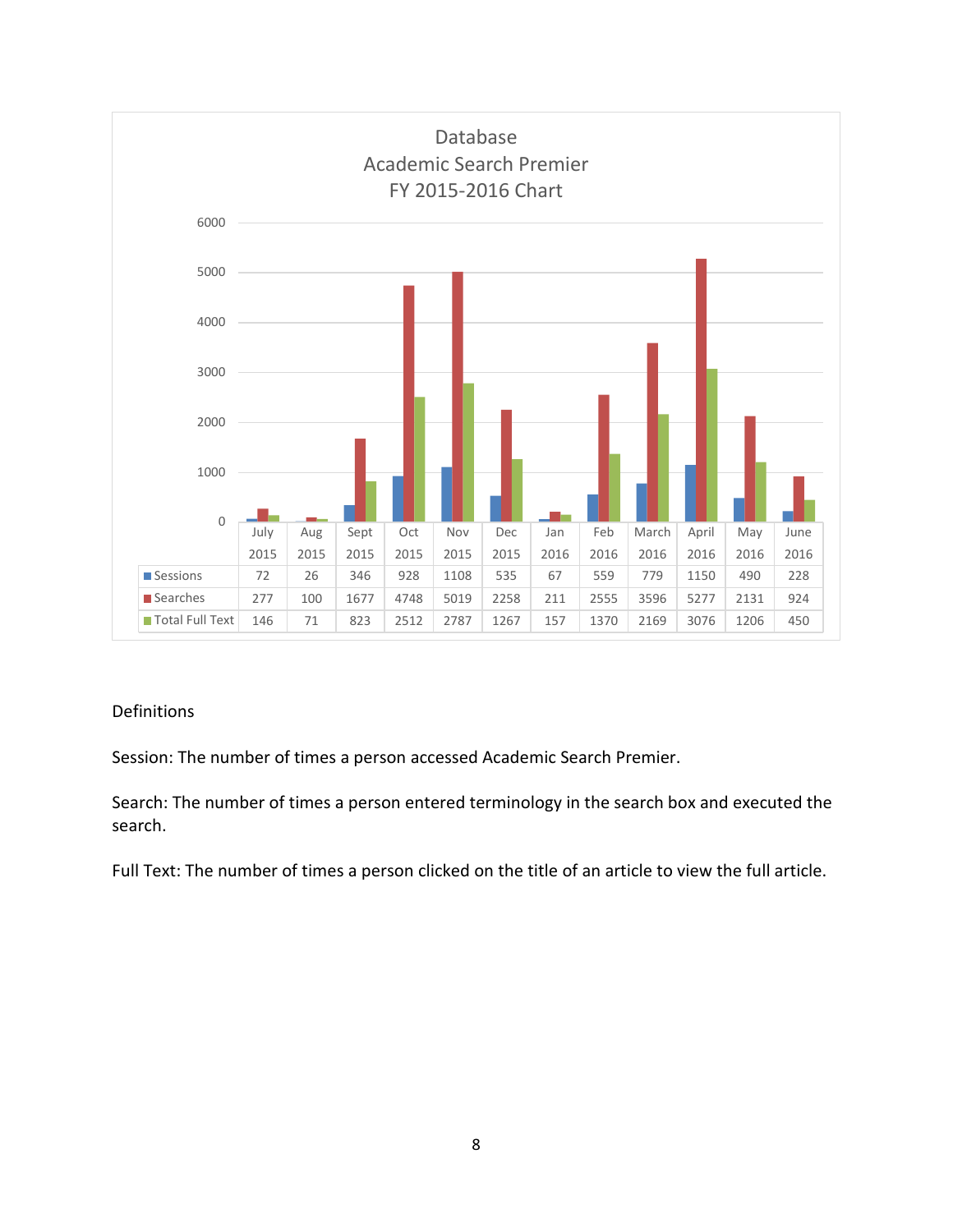

Session: The number of times a person accessed Opposing Viewpoints in Context.

Search: The number of times a person entered terminology in the search box and executed the search.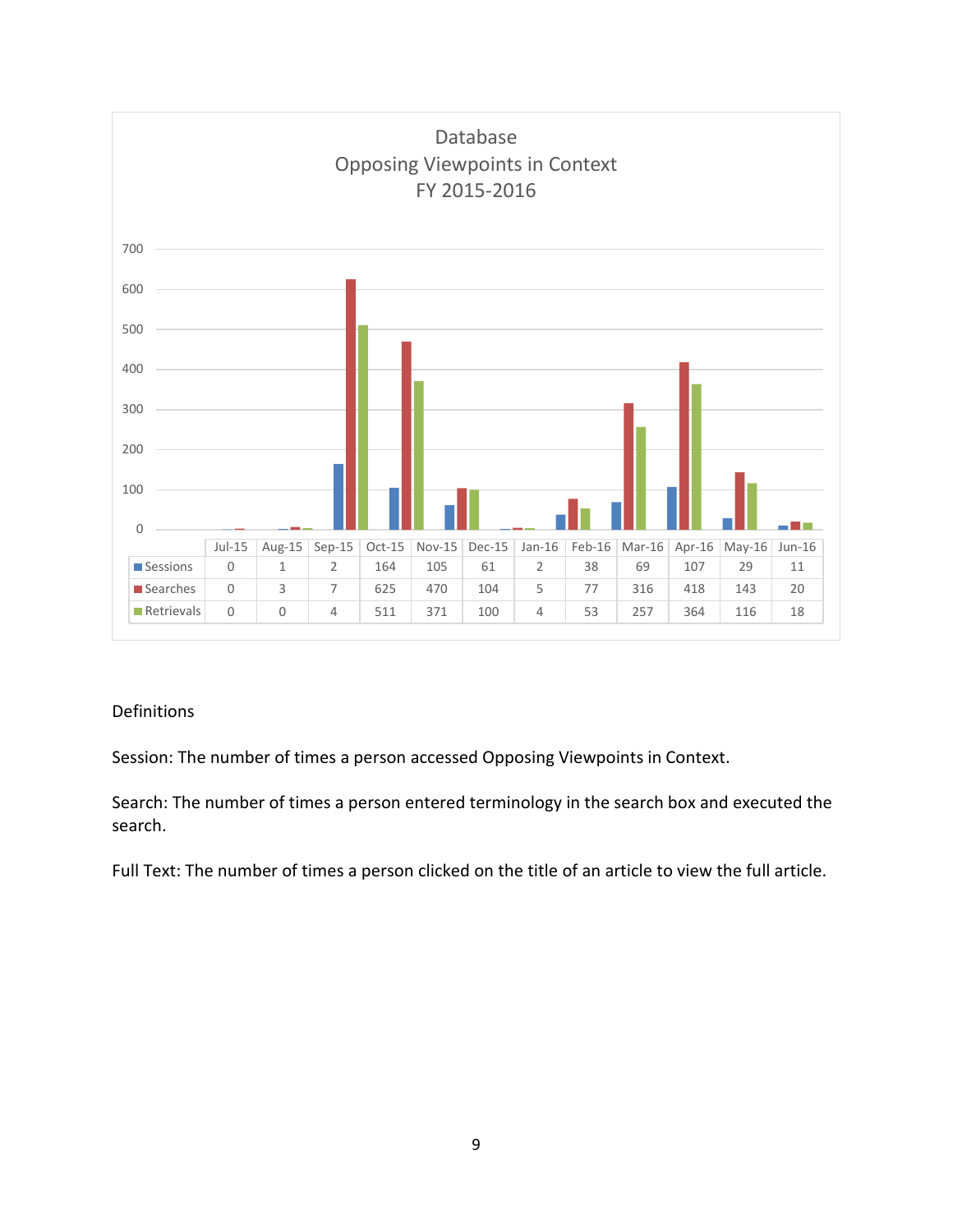

|           | FY 2014-15 | FY 2015-16 | % increase |
|-----------|------------|------------|------------|
| Sessions  | 865        | 941        | 9%         |
| Searches  | 3900       | 4273       | 10%        |
| Full text | 1166       | 1382       | 18%        |

Session: The number of times a person accessed the Psychology and Behavioral Sciences Collection.

Search: The number of times a person entered terminology in the search box and executed the search.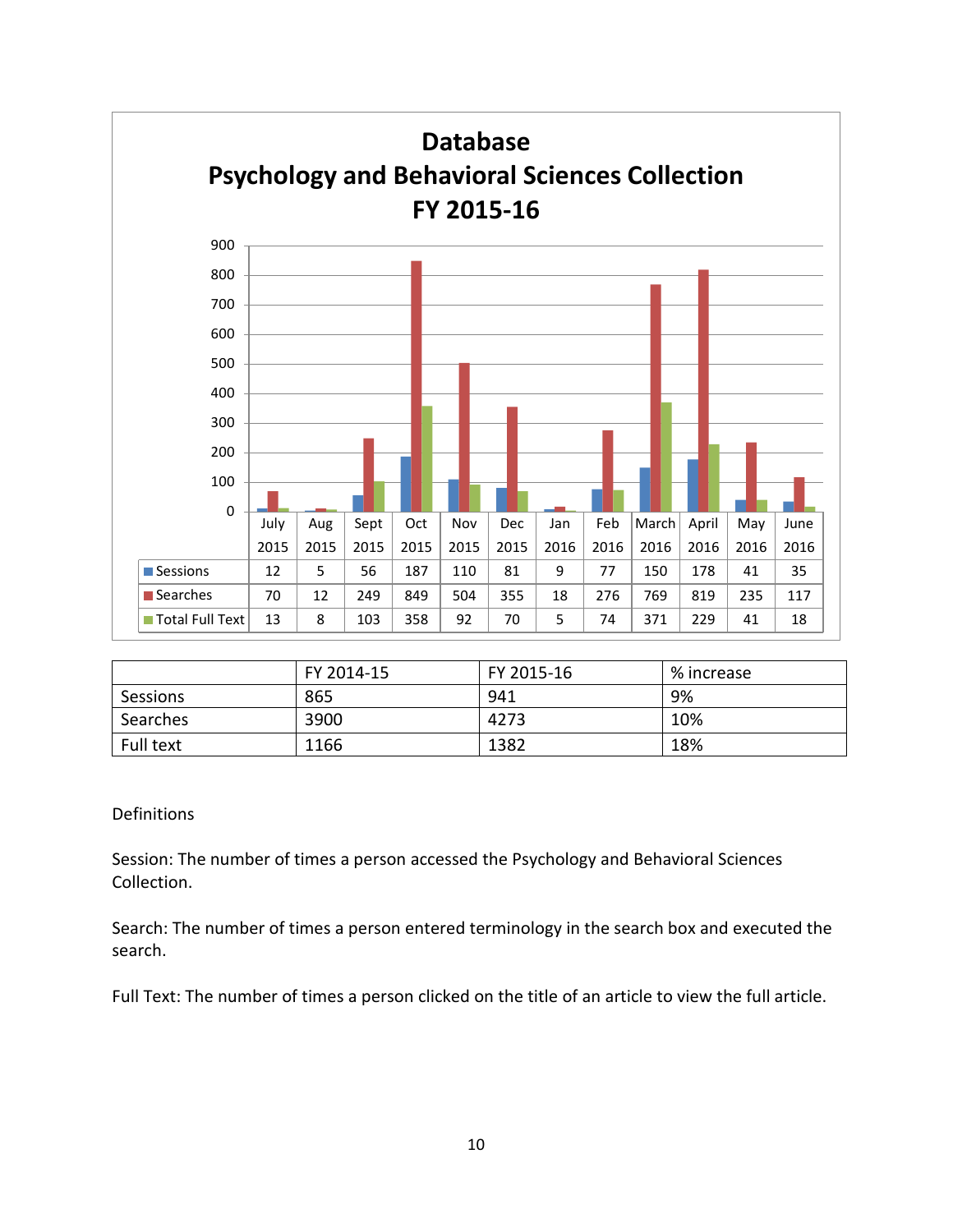

Session: The number of times a person accessed Literary Reference Center Plus.

Search: The number of times a person entered terminology in the search box and executed the search.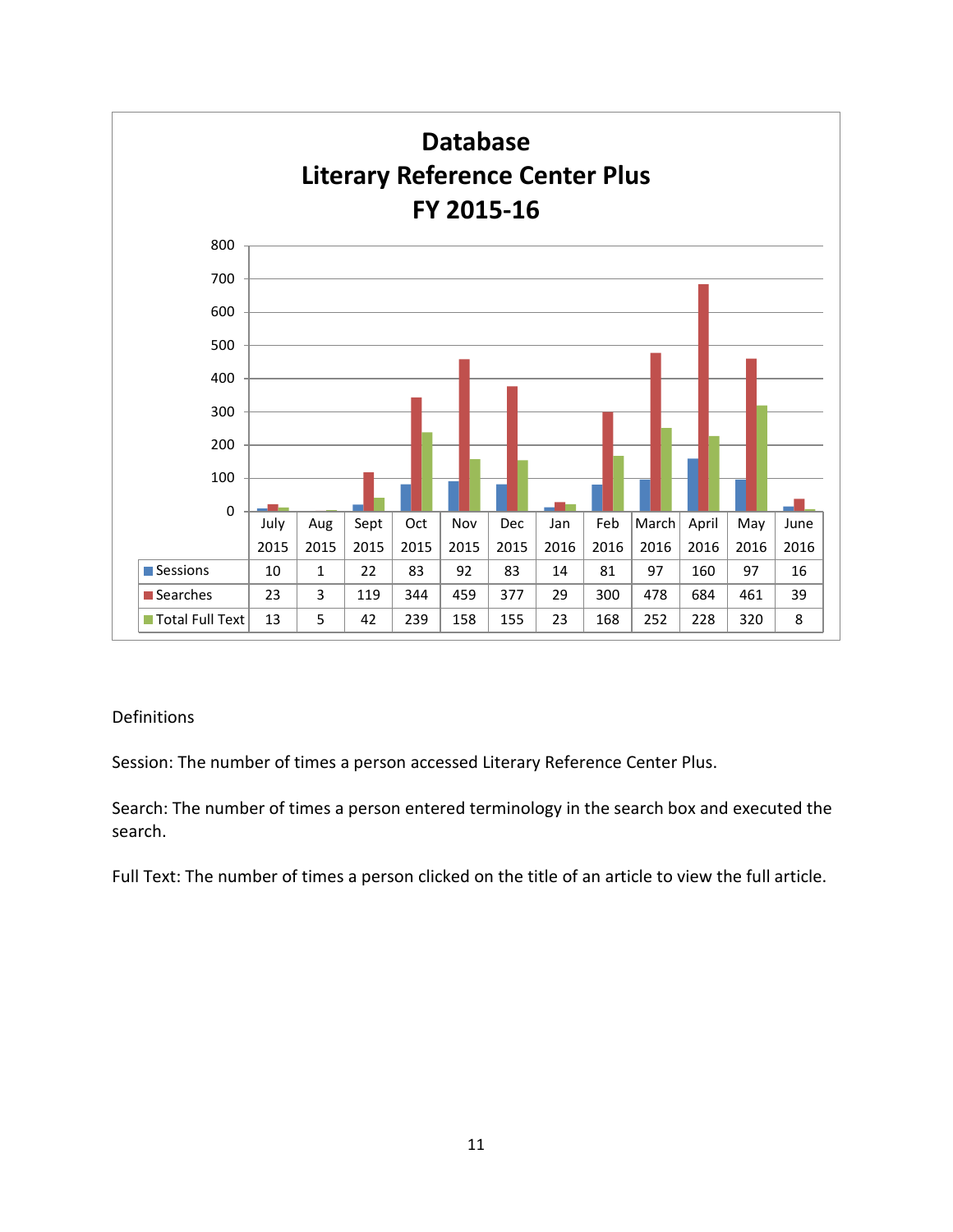

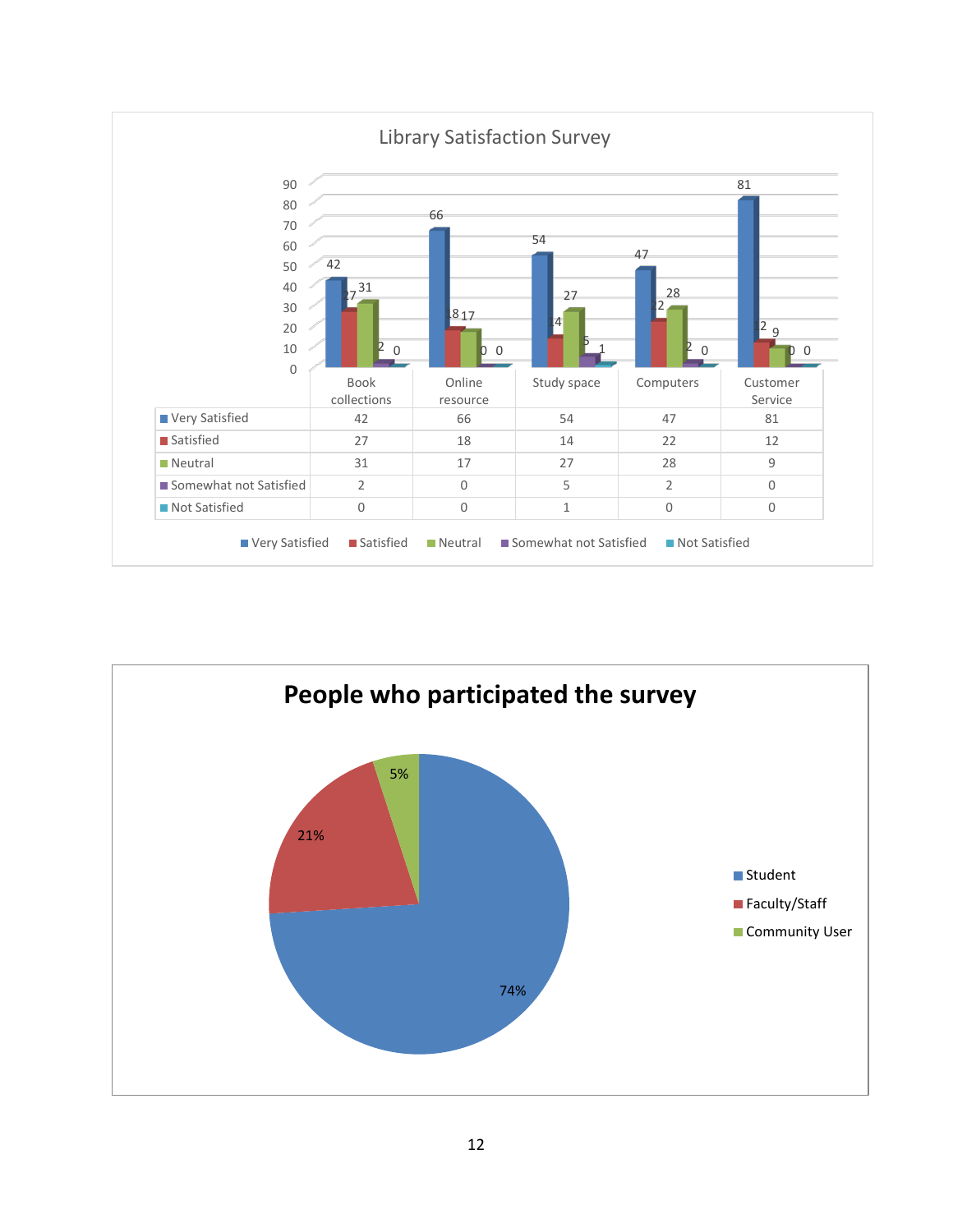

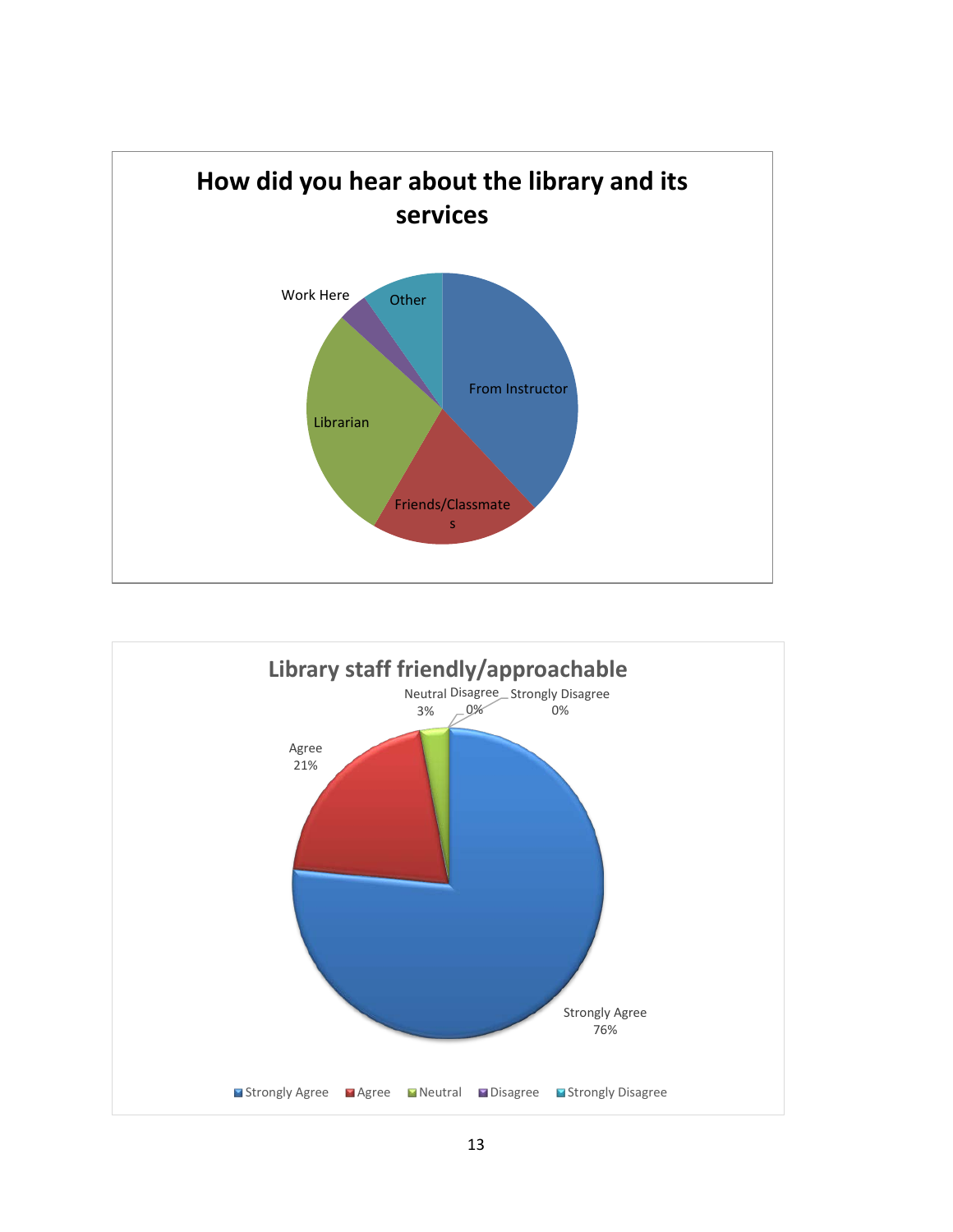